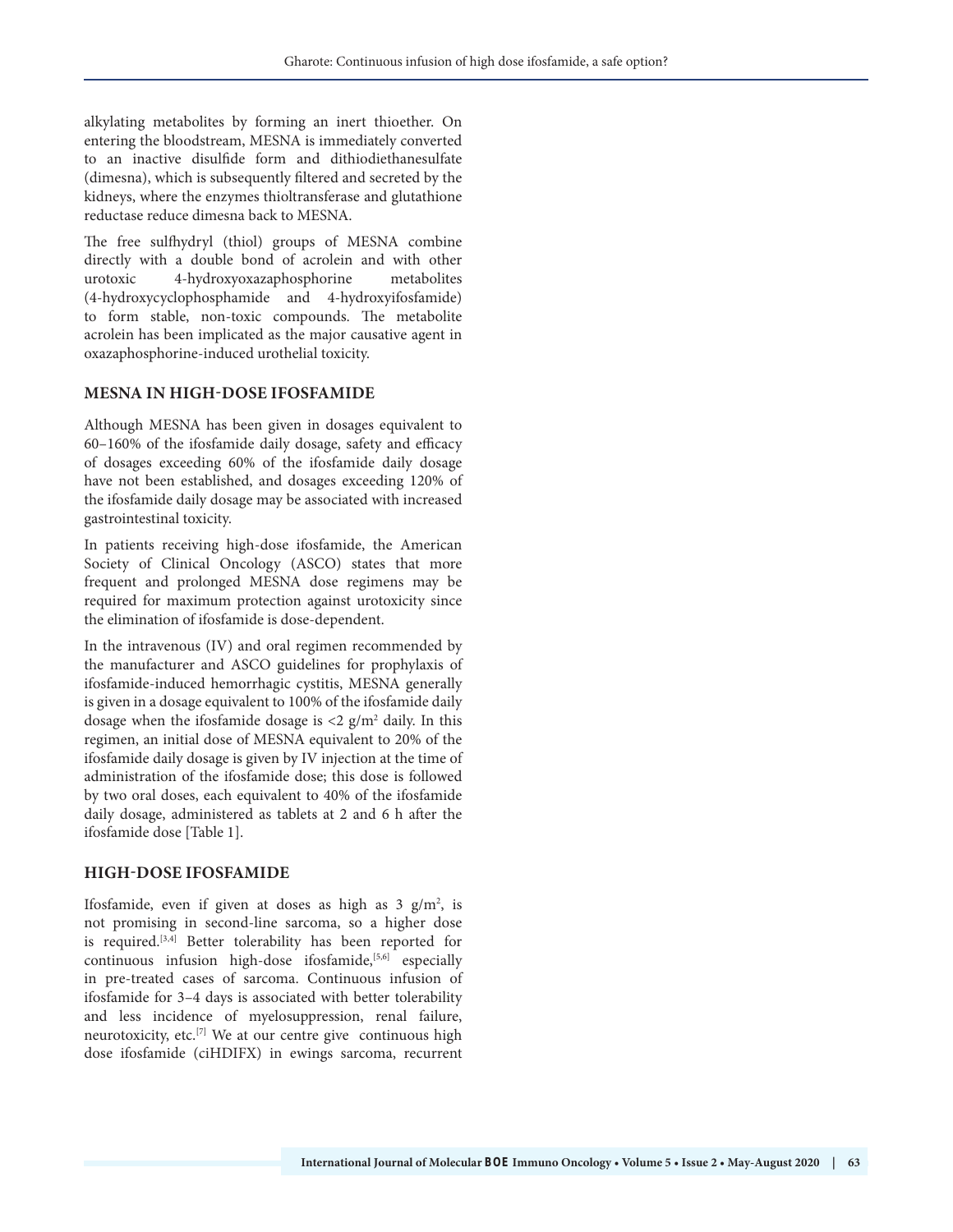infusion of ifosfamide was associated with less myelotoxicity as compared to bolus infusion  $(P = 0.04)$ .<sup>[12]</sup>

Although there is no consensus on bolus versus continuous dose ifosfamide, the majority of trials in sarcoma and bone sarcoma give continuous dose ifosfamide (5–14-day continuous infusion see Table 2).[7,23,24]

Even MESNA can be given at 100% of the dose of ifosfamide as a continuous infusion; continuous infusion of MESNA also reduces the incidence of hemorrhagic cystitis.[25]

We usually give a continuous infusion of ifosfamide in Ewing's sarcoma, GCT (relapsed), and sarcoma at our center, we did not get much myelotoxicity. Of total 12 cycles of continuous infusion high-dose ifosfamide, prescribed in two patients, not a single episode of myelotoxicity, neurotoxicity, and nephrotoxicity due to continuous dose of ifosfamide were experienced, even though the dose was higher [see Table 3].

We avoided a continuous dose of ifosfamide only in case of relapsed GCT and Ewing's sarcoma, due to the risk of nephrotoxicity. However, out of 18 cycles given in three patients, we experienced Grade 4 neutropenia in 2 cycles and neurotoxicity in 1 cycle of short infusion ifosfamide (2–4 h) [see Table 3].

| Table 1: Various doses of ifosfamide and MESNA. |                                                                                    |                                                                             |                                                     |                                                      |                                                                                                                       |  |  |  |
|-------------------------------------------------|------------------------------------------------------------------------------------|-----------------------------------------------------------------------------|-----------------------------------------------------|------------------------------------------------------|-----------------------------------------------------------------------------------------------------------------------|--|--|--|
| S. No.                                          | Dose of<br>ifosfamide                                                              | <b>MESNA</b> with<br>ifosfamide infusion                                    | 4 h after $\frac{6}{6}$ of<br><i>ifosfamide</i> )   | 6 h after $\frac{6}{6}$ of<br><i>ifosfamide</i> )    | <b>Remark</b>                                                                                                         |  |  |  |
| 1.<br>2<br>3.                                   | $1.2$ g/m <sup>2</sup> /day<br>Up to 2 $g/m^2$ /day<br>$3-5$ g/m <sup>2</sup> /day | $240 \text{ mg/m}^2$ IV bolus<br>20% bolus IV/40% PO<br>50-100% IV infusion | $480 \text{ mg/m}^2$ PO<br>40% PO<br>$25 - 40\%$ PO | 480 mg/m <sup>2</sup> PO<br>40% PO<br>$25 - 40\%$ PO | Manufacturer recommendation<br>American Society of Clinical<br>Oncology guidelines<br>Safety profile not established? |  |  |  |
|                                                 |                                                                                    | MECNIA, Codium 2 moreanteethaneeulfonate IV, Introvenous                    |                                                     |                                                      | Gastrointestinal toxicity                                                                                             |  |  |  |

MESNA: Sodium-2-mercaptoethanesulfonate, IV: Intravenous

| Table 2: High-dose ifosfamide protocols. |                                                     |      |                                                                                    |                                                                                       |  |  |
|------------------------------------------|-----------------------------------------------------|------|------------------------------------------------------------------------------------|---------------------------------------------------------------------------------------|--|--|
| S. No.                                   | <b>Protocols</b>                                    | Days | Continuous infusion/<br>bolus infusion                                             | Reference                                                                             |  |  |
| 1.                                       | <b>VEIP</b>                                         | 5    | 1200 mg/m <sup>2</sup> bolus over<br>$3-4h$                                        | Loehrer et al. <sup>[13]</sup>                                                        |  |  |
| 2.                                       | <b>TIP</b>                                          | 4    | 1500 mg/m <sup>2</sup> bolus over<br>$3-4h$                                        | Kondagunta et al.[14]                                                                 |  |  |
| 3.                                       | Vincristine, ifosfamide, doxorubicin, and etoposide | 3    | 3000 mg/m <sup>2</sup> over 1-3 h                                                  | Juergens et al.[15]                                                                   |  |  |
| 4.                                       | <b>ICE/R-ICE</b>                                    |      | 5000 mg/m <sup>2</sup> continuous                                                  | Moskowitz et al. $[16]$ /                                                             |  |  |
|                                          |                                                     |      | infusion                                                                           | Kewalramani et al.[17]                                                                |  |  |
| 5.                                       | <b>AIM</b>                                          | 3    | 1500-5000 mg/m <sup>2</sup><br>continuous infusion                                 | Pervaiz <i>et al.</i> <sup>[18]</sup>                                                 |  |  |
| 6.                                       | <b>MAID</b>                                         | 3    | $2000 \text{ mg/m}^2$ over<br>24 h/2500 mg/m <sup>2</sup><br>continuous infusion r | Antman et al.; <sup>[19]</sup> Antman et al. <sup>[20]</sup> /<br>Elias et al. $[21]$ |  |  |
| 7.                                       | Ifosfamide/cisplatin/doxorubicin/HDMT regimen       | 5    | 3000 mg/m <sup>2</sup> continuous<br>infusion                                      | Bacci et al. <sup>[22]</sup>                                                          |  |  |

**Table 3:** Our experience with various doses of ifosfamide either bolus or continuous infusion.

| Pt.                                                                     | Indication                   | Protocol | Dose of<br>ifosfamide  | Rate of<br>infusion | Grade 4 myelotoxicity<br>toxicity reported | Non-hematologic<br>toxicity | <b>Number</b><br>of cycles |  |
|-------------------------------------------------------------------------|------------------------------|----------|------------------------|---------------------|--------------------------------------------|-----------------------------|----------------------------|--|
|                                                                         | Ewing's sarcoma              | VIDE     | $1.5$ g/m <sup>2</sup> | 4 h                 | 2 cycles                                   | Nil                         |                            |  |
| 2                                                                       | Ewing's sarcoma              | VIDE     | $1.5$ g/m <sup>2</sup> | 4 h                 | Nil                                        |                             | 6                          |  |
| 3                                                                       | Germ cell tumor relapsed     | VEIP     | $1.2$ g/m <sup>2</sup> | 2 h                 | Nil                                        | Nil                         | 6                          |  |
| 4                                                                       | Adenosarcoma of uterus       | AIM      | $3$ g/m <sup>2</sup>   | 24 h                | Nil                                        | Nil                         | 6                          |  |
| 5                                                                       | Soft-tissue sarcoma-relapsed | AIM      | $3$ g/m <sup>2</sup>   | 24 h                | Nil                                        | Nil                         |                            |  |
| $\cdots$ $\cdots$<br>$\cdots$<br>$\mathbf{1}$ $\mathbf{1}$<br>THEFT THE |                              |          |                        |                     |                                            |                             |                            |  |

VIDE: Vincristine, ifosfamide, doxorubicin, and etoposide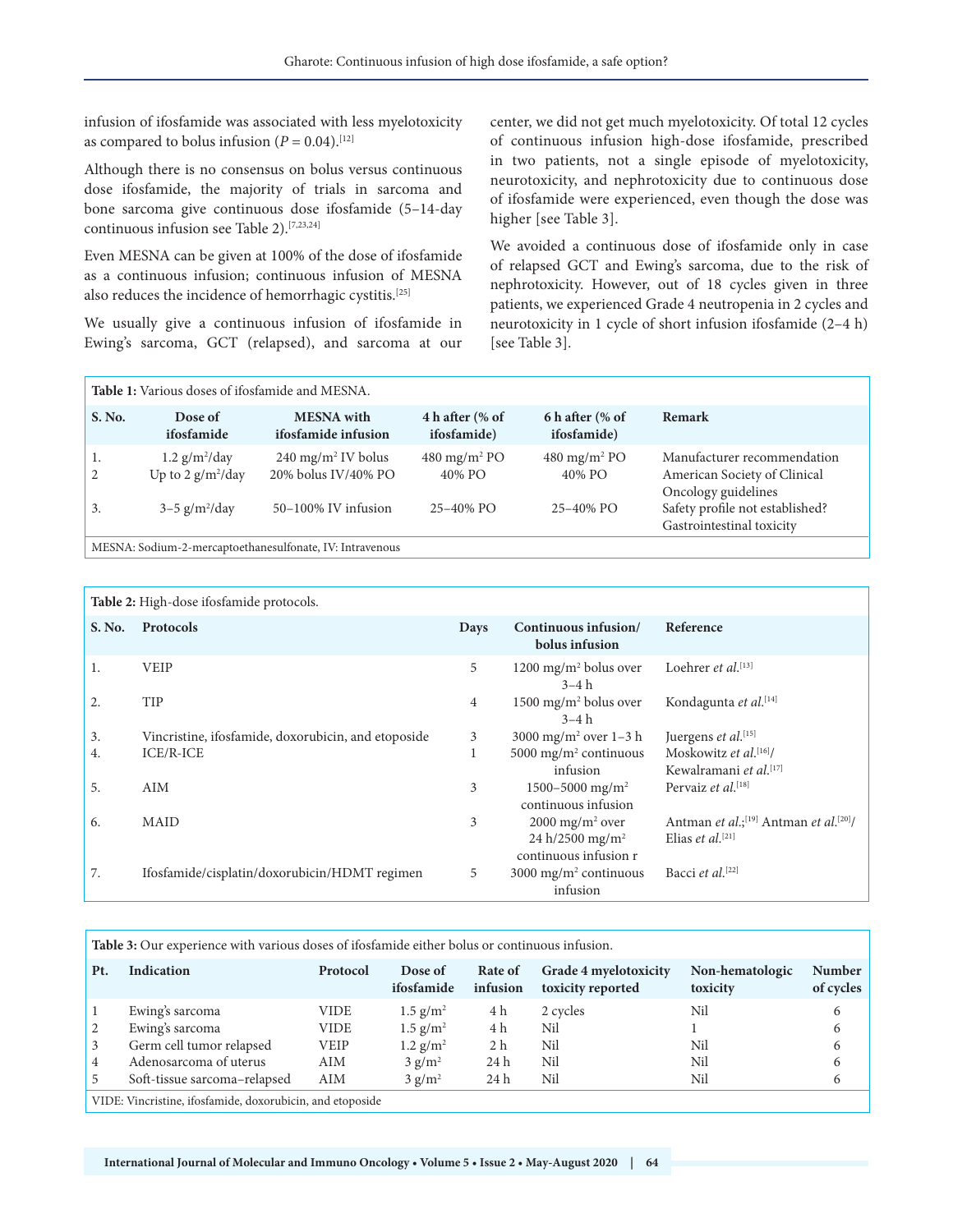#### **CONCLUSION**

Although there is no consensus on bolus versus continuous dose of ifosfamide, we prefer continuous dose ifosfamide in patients at low risk of nephrotoxicity. However, we give a bolus dose of ifosfamide in children and in the patient at risk of nephrotoxicity, especially in relapsed GCT post platinum cases. Regarding MESNA, we prefer to give MESNA to the tune of 160% of total ifosfamide if the dose of ifosfamide is  $>2.5$  g/m<sup>2</sup>, but in a lower dose, we give 60% of total ifosfamide.

More detail studies are required to administer high-dose ifosfamide in a relatively safe way; the question remains are continuous infusion ifosfamide a safe option? Because if it is a safer option, then drug compliance will increase and effective treatment of sarcoma and Ewing's sarcoma and other malignancies can be offered.

In India, the dose of ifosfamide is much lesser than the Western counterpart. In one of the study published, the dose of ifosfamide was  $1.8 \text{ g/m}^2$  (day 1-3) in combination with doxorubicin (75 mg/m<sup>2</sup>).<sup>[26]</sup> In another study, done on 152 patients of head and neck squamous cell carcinoma, the dose given was  $1.5$  g/m<sup>2</sup> over half-hour.<sup>[27]</sup> No data on chemotherapy tolerance were published.[26] The main reason for low-dose ifosfamide in Indian scenario is that the majority of Indians are protein deficient, comorbidity, and poor socioeconomic status.

Limitations of our study is that our data is of only 5 patients, but its very encouraging, as far as toxicity profile is concerned. Our method of administration of ifosfamide was different. Further studies are warranted as far as ifosfamide is concerned, we need to give higher dose for better results in soft tissue sarcoma.

#### **Declaration of patient consent**

Not required as there are no patients in this study.

#### **Financial support and sponsorship**

Nil.

#### **Conflicts of interest**

There are no conflicts of interest.

#### **REFERENCES**

- 1. Cerny T, Leyvraz S, von Briel T, Küpfer A, Schaad R, Schmitz SF, *et al*. Saturable metabolism of continuous highdose ifosfamide with mesna and GM-CSF: A pharmacokinetic study in advanced sarcoma patients. Swiss group for clinical cancer research (SAKK). Ann Oncol 1999;10:1087-94.
- 2. Carless PA. WHO EML Final Report MESNA (Sodium

2-mercaptoethane Sulfonate) February 2008. Geneva: 17th Expert Committee on the Selection and Use of Essential Medicines; 2009.

- 3. Güllü I, Yalçin S, Tekuzman G, Barişta I, Alkiş N, Celik I, *et al*. High-dose ifosfamide by infusion with mesna in advanced refractory sarcomas. Cancer Invest 1996;14:239-42.
- 4. Eilber FC, Eilber FR, Eckardt JJ, Rosen G, Forscher C, Maki RG, *et al*. Impact of ifosfamide-based chemotherapy on survival in patients with primary extremity synovial sarcoma. J Clin Oncol 2004;22 Suppl 14:9017.
- 5. Palumbo R, Palmeri S, Antimi M, Gatti C, Raffo P, Villani G, *et al*. Phase II study of continuous-infusion high-dose ifosfamide in advanced and/or metastatic pretreated soft tissue sarcomas. Ann Oncol 1997;8:1159-62.
- 6. Cerny T, Castiglione M, Brunner K, Küpfer A, Martinelli G, Lind M. Ifosfamide by continuous infusion to prevent encephalopathy. Lancet 1990;335:175.
- 7. Sanfilippo R, Bertulli R, Marrari A, Fumagalli E, Pilotti S, Morosi C, *et al*. High-dose continuous-infusion ifosfamide in advanced well-differentiated/dedifferentiated liposarcoma. Clin Sarcoma Res 2014;4:16.
- 8. Zhang J, Tian Q, Chan SY, Li Sc, Zhou S, Duan W, *et al*. Metabolism and transport of oxazaphosphorines and the clinical implications. Drug Metab Rev 2005;37:611-703.
- 9. Kerbusch T, Mathôt RA, Keizer HJ, Kaijser GP, Schellens JH, Beijnen JH. Influence of dose and infusion duration on pharmacokinetics of ifosfamide and metabolites. Drug Metab Dispos 2001;29:967-75.
- 10. Boddy AV, Yule SM, Wyllie R, Price L, Pearson AD, Idle JR. Comparison of continuous infusion and bolus administration of ifosfamide in children. Eur J Cancer 1995;31A:785-90.
- 11. Lorigan P, Verweij J, Papai Z, Rodenhuis S, Le Cesne A, Leahy MG, *et al*. Phase III trial of two investigational schedules of ifosfamide compared with standard-dose doxorubicin in advanced or metastatic soft tissue sarcoma: A European organisation for research and treatment of cancer soft tissue and bone sarcoma group study. J Clin Oncol 2007;25:3144-50.
- 12. Anderson H, Hopwood P, Prendiville J, Radford JA, Thatcher N, Ashcroft L. A randomised study of bolus vs continuous pump infusion of ifosfamide and doxorubicin with oral etoposide for small cell lung cancer. Br J Cancer 1993;67:1385-90.
- 13. Loehrer PJ, Gonin R, Nichols CR, Weathers T, Einhorn LH. Vinblastine plus ifosfamide plus cisplatin as initial salvage therapy in recurrent germ cell tumor. J Clin Oncol 1998;16:2500-4.
- 14. Kondagunta GV, Bacik J, Donadio A, Bajorin D, Marion S, Sheinfeld J, *et al*. Combination of paclitaxel, ifosfamide, and cisplatin is an effective second-line therapy for patients with relapsed testicular germ cell tumors. J Clin Oncol 2005;23:6549-55.
- 15. Juergens C, Weston C, Lewis I, Whelan J, Paulussen M, Oberlin O, *et al*. Safety assessment of intensive induction with vincristine, ifosfamide, doxorubicin, and etoposide (VIDE) in the treatment of ewing tumors in the EURO-E.W.I.N.G. 99 clinical trial. Pediatr Blood Cancer 2006;47:22-9.
- 16. Moskowitz CH, Nimer SD, Zelenetz AD, Trippett T, Hedrick EE, Filippa DA, *et al*. A 2-step comprehensive highdose chemoradiotherapy second-line program for relapsed and refractory hodgkin disease: Analysis by intent to treat and